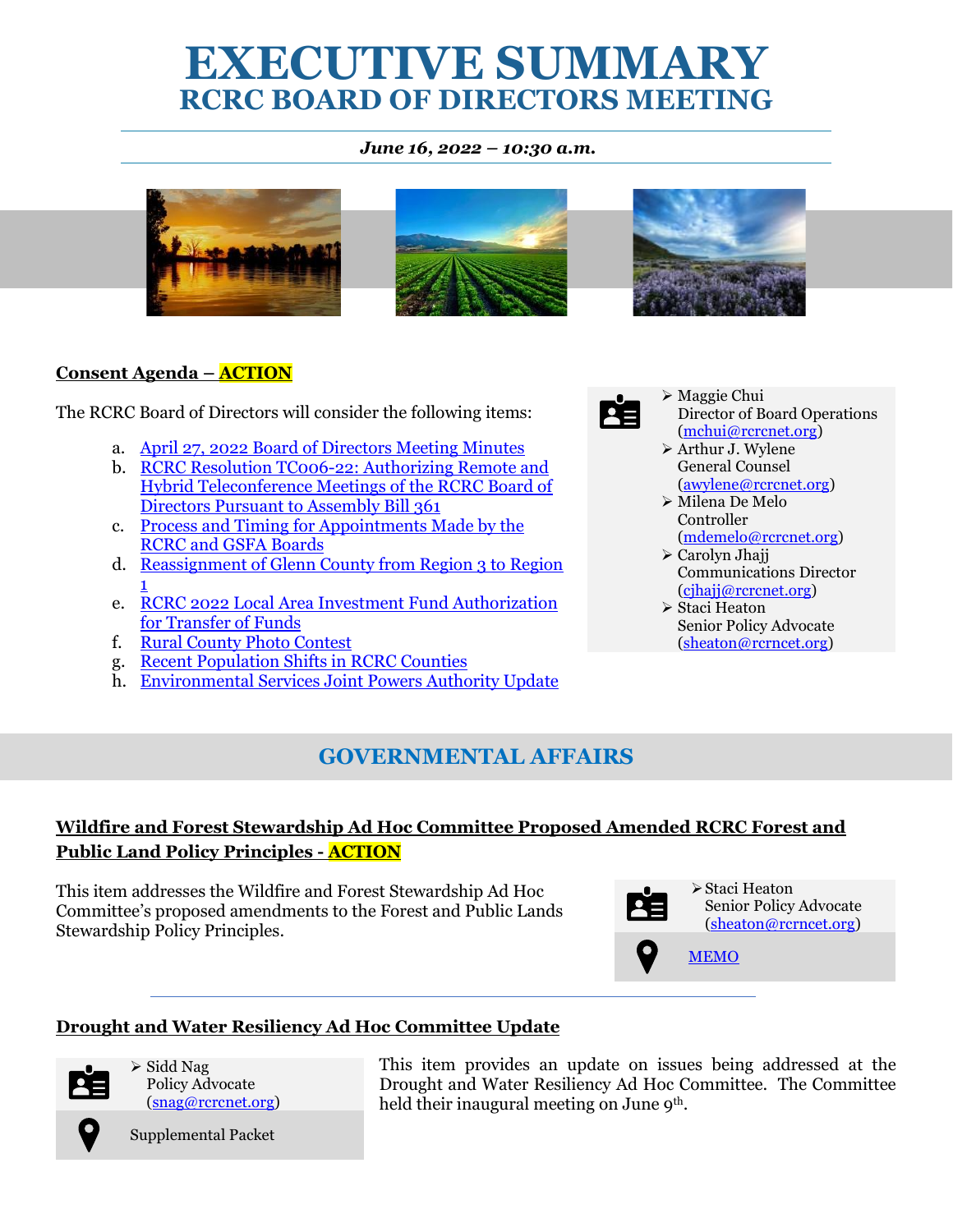#### **Cannabis Ad Hoc Advisory Committee Update**

This item provides an update on issues being addressed at the Cannabis Ad Hoc Committee. The Committee held their inaugural meeting on June 3rd .



➢ Sarah Dukett Policy Advocate [\(sdukett@rcrcnet.org\)](mailto:sdukett@rcrcnet.org)



Supplemental Packet

#### **2022-23 State Budget Update**

**[MEMO](https://legistarweb-production.s3.amazonaws.com/uploads/attachment/pdf/1417252/2022-23_State_Budget_Update_MEMO.pdf)** 



➢ Mary-Ann Warmerdam Senior Vice President Governmental Affairs [\(mwarmerdam@rcrcnet.org\)](mailto:mwarmerdam@rcrcnet.org) This item provides an update on Governor Newsom's 2022-23 proposed Budget, and provides an overview of the proposal and its implications for member counties.

#### **State & Federal Legislative Update**

This item provides an update on issues being addressed at the state and federal level.

|   | > Mary-Ann Warmerdam<br><b>Senior Vice President</b><br>Governmental Affairs<br>(mwarmerdam@rcrcnet.org) |
|---|----------------------------------------------------------------------------------------------------------|
| 9 | <b>MEMO</b>                                                                                              |

#### **California Public Utilities Commission Update**



Policy Advocate [\(jkennedy@rcrcnet.org\)](mailto:jkennedy@rcrcnet.org) ➢ Tracy Rhine Senior Policy Advocate [\(trhine@rcrcnet.org\)](mailto:trhine@rcrcnet.org) ➢ Leigh Kammerich

Supplemental Packet

➢ John Kennedy

Policy Advocate [\(lkammerich@rcrcnet.org\)](mailto:lkammerich@rcrcnet.org) This item provides a general overview as well as the current status of the various issues that RCRC is involved with at the California Public Utilities Commission.

#### **Water Issues Update**

This item provides an update on current issues involving California water policy.



➢Sidd Nag Policy Advocate [\(snag@rcrcnet.org\)](mailto:snag@rcrcnet.org)



Supplemental Packet